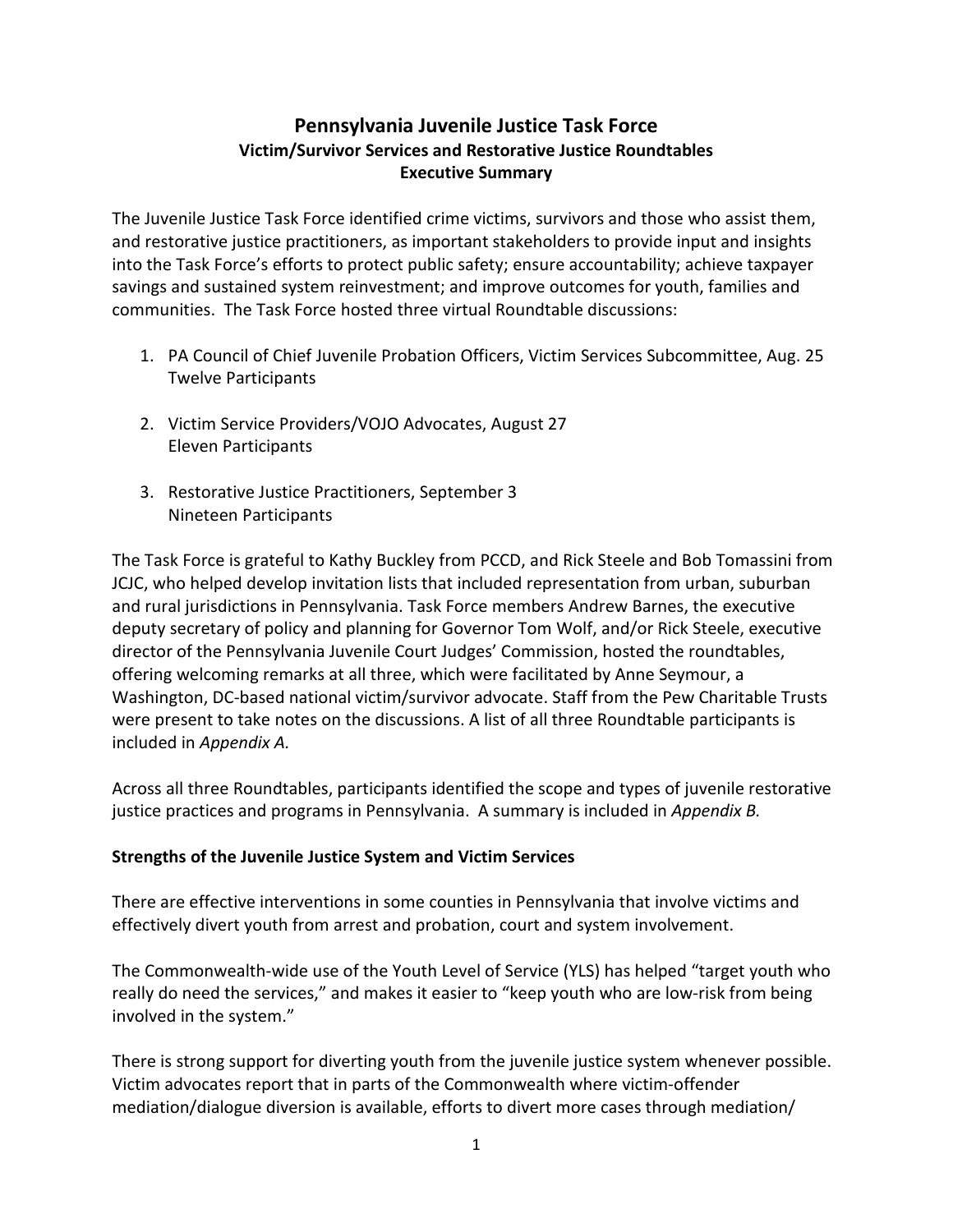dialogue before they reach the juvenile justice system lead to lower recidivism and often better victim satisfaction because they take less time and more directly involve the victims' voice.

## *"…we're working hand in hand with the police department to make sure the appropriate cases that need to be diverted are diverted, in the hopes of reducing recidivism."*

*"I'm a firm believer in being pro-active and a little less reactive. We've had great success with mediation in our county to address root causes while also keeping the victims involved. I think maybe diversion works better because the parties involved in that diversion understand trauma informed care and how that process works. When you get the court system involved, you have a lot of goals with good intentions but lacking education about trauma."*

When law enforcement, juvenile justice agencies (including victim/witness programs), community-based victim assistance organizations, and restorative justice programs collaborate and form partnerships at the county level, the quality of victim services, youth accountability, and satisfaction of engaged parties significantly improves.

Juvenile probation officers and VOJO staff "are getting victim impact statements out to victims." It was noted that it is "not realistic to get 100 percent of victim impact statements back." Some judges "are really good at asking what victims have to say."

# *"Our juvenile judges really do listen to the victims."*

Counties that sponsor restitution funds report victim satisfaction with this process; and counties that lack a restitution fund indicated a desire to implement one.

# *"An unacceptable number of kids' cases are converted to civil judgments because the youth and families cannot pay these large amounts."*

### **Strengths of Restorative Justice Practices**

There is a desire among many victims for quicker, more direct diversionary restorative practices that avoid the potentially stressful engagement with juvenile court.

## *"If a victim sits with me and says, 'I'd rather have a restorative practice because I don't want to do the justice system,' then we need to be able to give them that opportunity."*

The use of victim/offender dialogue and conferencing as a diversion practice produces positive results, including better explanation of the goals of the system and less trauma for victims; significant increases in victim/survivor satisfaction; accountability case plans for youth; and reduced recidivism.

*"Meeting with the juvenile and hearing the 'why's' is very helpful to them [victims]."*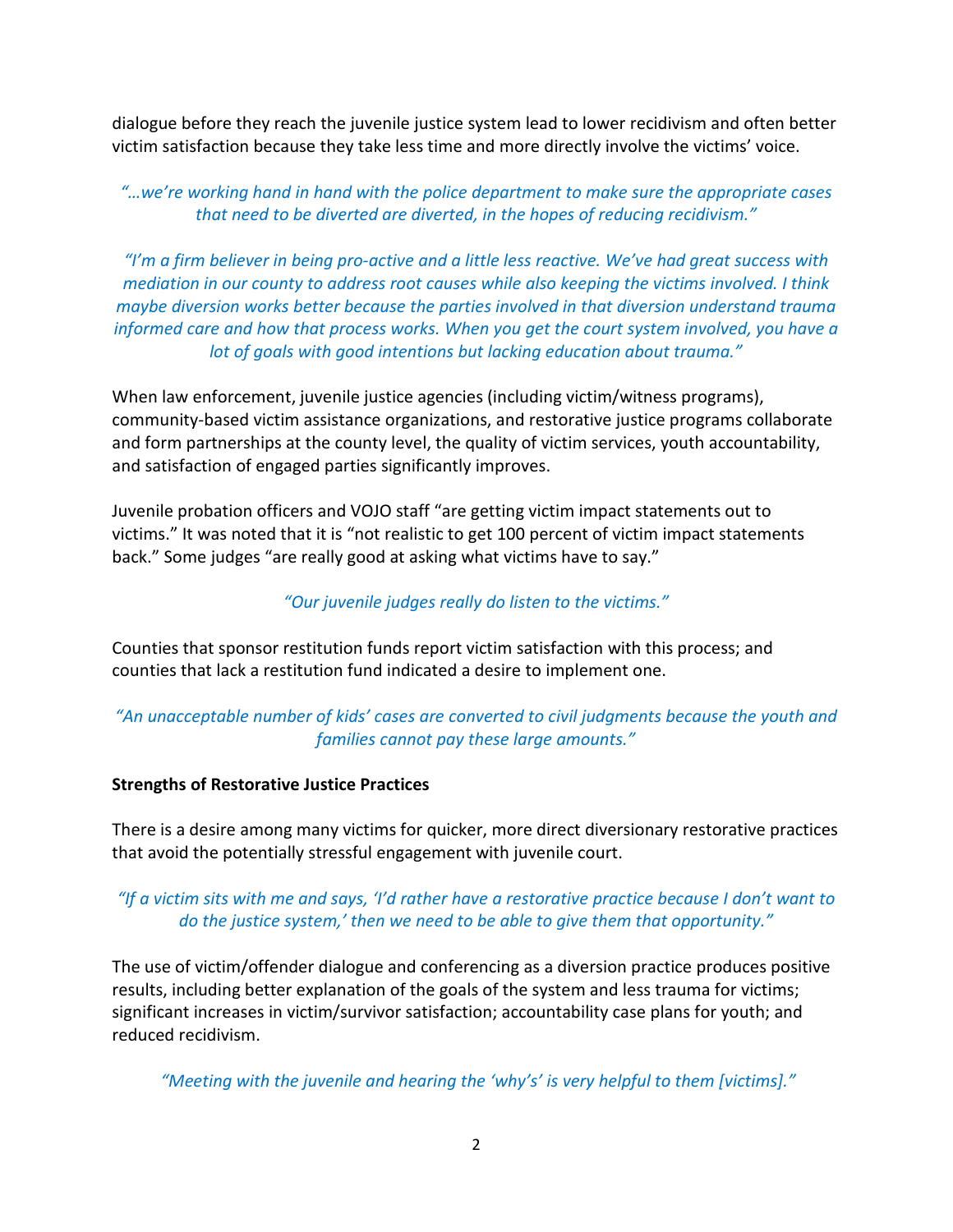Most counties use family group decision making which, similar to restorative community conferencing, is voluntary for all involved parties and results in a plan for youth accountability, victim assistance, and community safety.

Restorative practices in schools – beginning in kindergarten – can give children skills they can use and take home about how to resolve issues without violence and without crime.

#### **Gaps in the Juvenile Justice System and Victim/Survivor Services**

There was strong consensus about the need to keep youth from offending and out of the system in the first place. There is a lack of effective alternatives to placement and system referrals, even in big cities like Philadelphia. Investments in and proactive engagement of community-based program and supports *not* linked to justice systems; investments in schools; and the need to address systemic racial injustice were cited as important solutions. One participant cited the need of community engagement; in order for restorative justice to occur, the youth must have the community involved. "Even in the midst of the trauma, the violence, the education, there are healthy people [who can help]."

*"If somebody had intervened with me at a young age when I was struggling… that would have changed my life. Nobody came to me when I was struggling … All these young people are going through these struggles alone. We don't need to reinvent the wheel; look at what's going on in the suburbs—that's what we need in urban areas."*

*"In terms of community engagement, one of the things we're lacking a lot of time is a really good understanding of what the kids are thinking and doing and feeling at the time. We need to become involved with the offenders before they are offenders."*

The lack of court-based diversion often leads to much longer waiting periods for victims, compared with diversion involving victim/offender dialogue.

### *"If we can respond in weeks, rather than months, it makes a difference for the victims."*

Youthful offender recidivism should not be the *only* measurement of success in the juvenile justice system. The level of victim involvement in and satisfaction with the process are important measurements of success.

There is a significant need for *mandatory* training of law enforcement, prosecutors, judges, and juvenile probation officers about how to be trauma-informed when dealing with victims. "'Trauma-informed' means being aware that victims and survivors often experience significant trauma, and "it's not always the best time for them to weigh everything out;" and can include training about the cycle of violence and trauma-informed care for victims and youth. It requires recognizing that "being in court as a victim is completely traumatizing."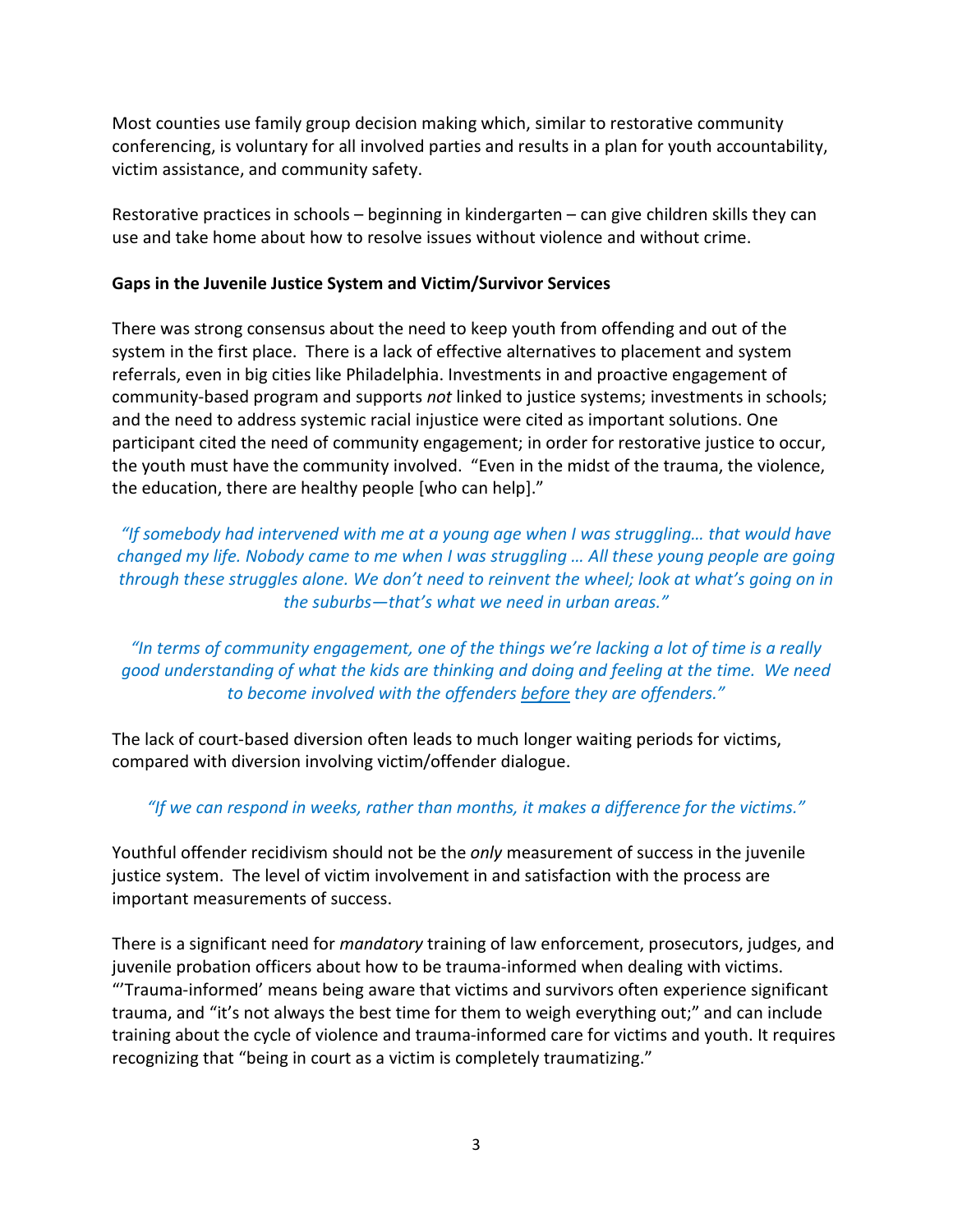### *"Most kids coming into the juvenile justice system come from traumatic backgrounds, and it's important to have people who know how to deal with them, and with victims who also come from a traumatic background."*

The use of diversionary Youth Aid Panels (YAPs) is often determined by law enforcement, and has high levels of involvement of community volunteers who help develop case plans to hold youth accountable. However, victims are *not* consistently involved in YAPs.

The pre-juvenile justice system involvement of victims lacks a funding structure. Currently in Pennsylvania, juvenile probation agencies are the funding structure for conventional restorative justice programs, so "there is really no incentive to work upstream, except passion."

### *"We need to figure out how to institutionalize innovation, and not just rely on the lucky foundation funding and hope that it will keep going."*

Pennsylvania lacks a systemic process for collecting and assessing data specific to victims, victim impact, the implementation of victims' rights, and what is needed to increase victim satisfaction with the juvenile justice process. Both PCCD and the Center for Juvenile Justice Research are working to improve victim data collection; and the PCJPO Victim Services Subcommittee has begun work on a standardized victim feedback form.

### *"We have about a hundred different surveys around the state right now."*

# *"We do such a good job tracking juveniles, but not so much on victims and how they are feeling about it (the process and their involvement)."*

Victim notification is not consistent across counties, and was described as an "ongoing struggle." Victim information received from police is not always accurate. Victim notification services require considerable time from VOJOs and juvenile probation officers.

The success of restitution is county-specific based upon their specific approaches. Counties that use CPCMS to track and monitor restitution obligations and payments report greater success than counties that do not. Victim/offender dialogue or restorative conferences allow the victim greater input into the terms of restitution and youth accountability. Youth often stay on probation because their families can't fulfill restitution obligations like wealthier families can, increasing chances of placement and reoffending.

### **Gaps in Restorative Justice Practices**

There is no dedicated funding stream for programs or practices outside of juvenile probation and the courts, dis-incentivizing "upstream" prevention that advocates say leave many victims more satisfied and can lead to better public safety outcomes. For example, participants reported that nearly all program funding for victim/offender dialogue comes from foundations or sources outside the juvenile justice system. One restorative justice provider highlighted the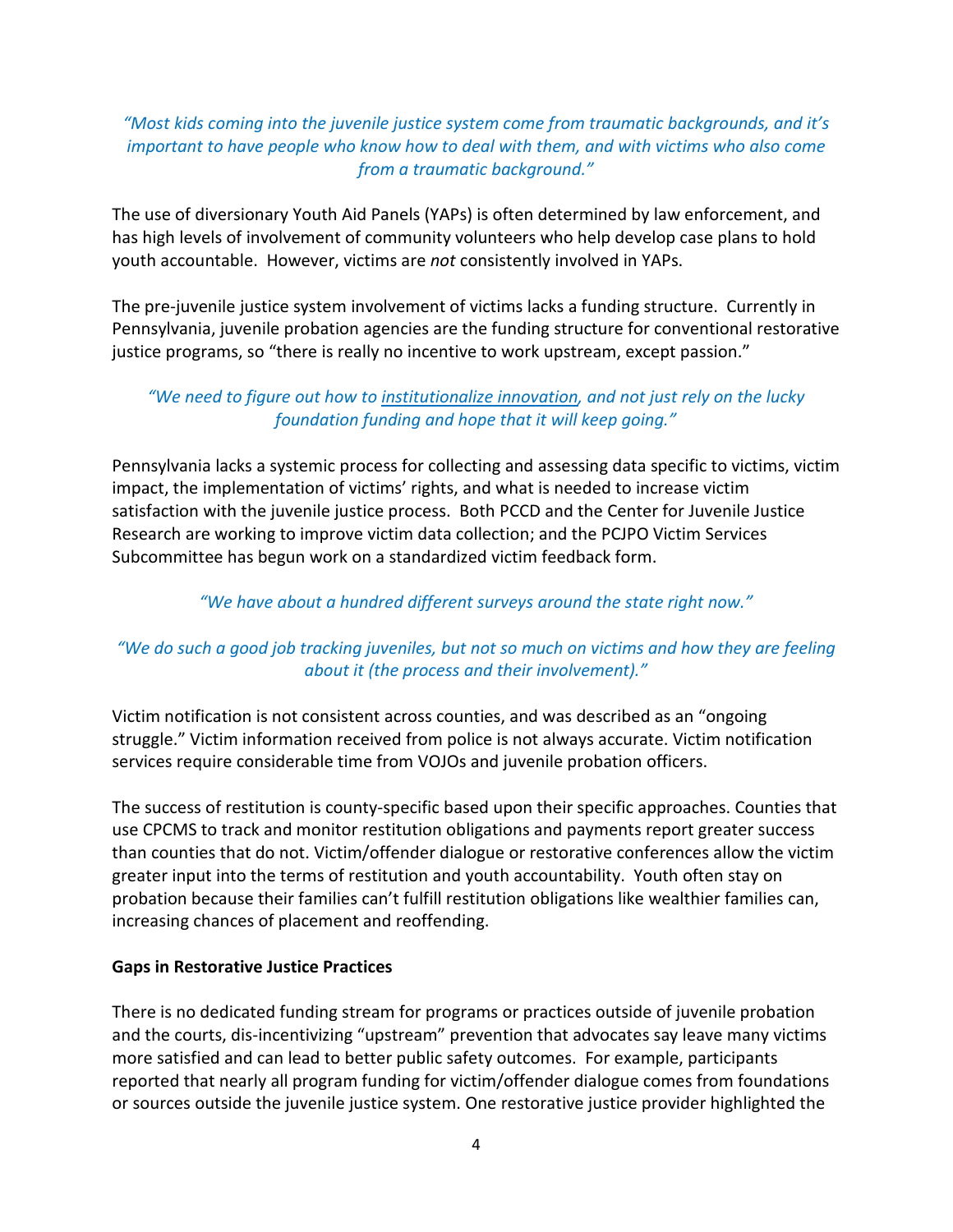importance of supporting pre-court mediation because "the research shows that once people have entered the system, the likelihood of them staying in the system and going deeper into the system is devastating."

There is no consistent application or implementation of juvenile RJ practices and programming – including victim/offender dialogue and restorative community conferencing for diversion – across Pennsylvania, particularly in rural counties. The primary challenge is a lack of funding. Other challenges discussed include a lack of buy-in from JJS officials and service providers for implementing RJ programs; and the "real drag" on the victim processing timeline and hurdles that make it difficult to schedule interested parties for RJ meetings.

> *"We would love to have an increase in the providers who are willing to get the victims and offenders together."*

It is important to provide RJ programs as close to the incident date as possible, as the rates of victim involvement decreases "if cases are a month or two beyond the referral date."

When victims are uninterested in or unable to engage in RJ programs, the use of "surrogate victims" allows for youth involvement that can help hold them accountable and have a positive effect on their lives.

## *"Victims really do just want that apology. They want the kids to learn something. Victim/offender mediation and dialogue – I think that's what victims want and I think that's what's best for the juvenile."*

Restorative justice leadership should *not* require higher education degrees but, instead, rely on the inherent, existing strengths of community members who are immersed in their communities, culturally- and geographically-competent, and respected as known leaders.

*"The one part we need to add is the community engagement. In order for restorative justice to occur, the youth must have the community involved. Even in the midst of the trauma, the violence, … there are healthy people there [who can help.]"*

Restorative justice programming should not exclude youth who have prior adjudications, who may significantly benefit from going through conferencing, dialogue and other restorative processes.

*"In some ways, these programs work better or young people who have already had a prior… in some ways, they're the ones who need programming even more if they've had that experience in the system, and been through the system."*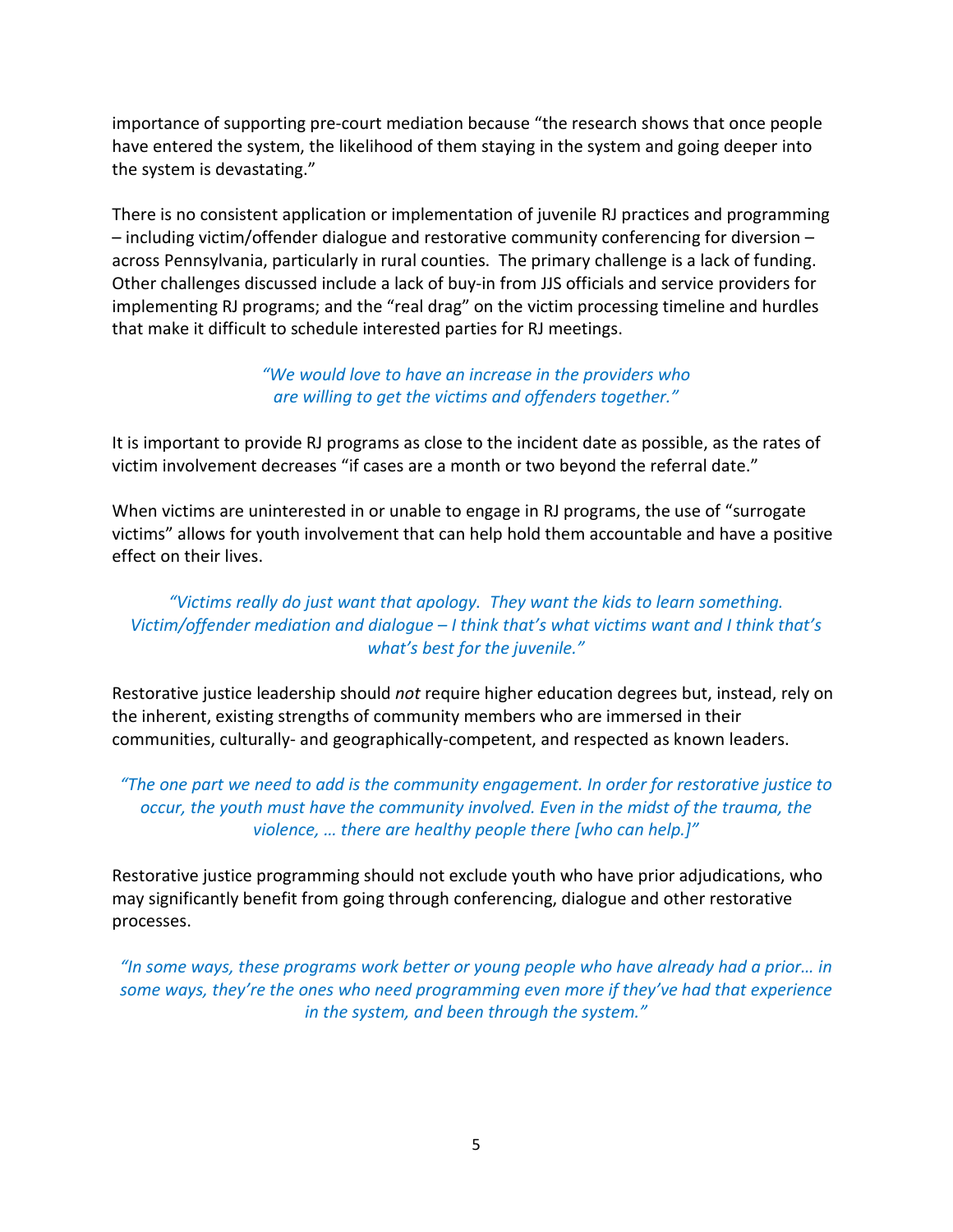#### **Areas in Need of Improvement**

A standardized process to collect and evaluate victim data is needed to consistently track victims' stated needs via a needs assessment instrument; and a concurrent instrument that identifies victim expectations and satisfaction with their involvement in juvenile justice and restorative justice processes.

Additional funds are needed to implement RJ training, including an overview of RJ principles and practices; program and policy development and implementation; the respective roles of juvenile justice agencies and community organizations involved in RJ programs; and facilitator training (including volunteers). Pennsylvania has many resources available to help develop and implement training, including faith communities; community volunteers; the research and higher education/academia community; and seasoned juvenile restorative justice practitioners.

### *"The problem is funding for restorative-type programming is pretty much nonexistent."*

The model used in Colorado and Utah that mandates the opportunity for conferencing for all youth, paid in full by the state, is worthy of replication in Pennsylvania.

The Task Force can reinvest in research that provides a strong evidence base to the efficacy of restorative justice programs for victims, youth, and communities.

At the restorative justice Roundtable, the Task Force members proposed the creation of a Commonwealth-level Juvenile Restorative Justice Advisory Group to help guide the development and enhancement of policy, programs and partnerships to improve juvenile restorative justice (there was full concurrence with this recommendation).

Victim advocates stated that more should be done to explain the juvenile justice system to victims to enhance their understanding of the process and goals.

*"The conversations we have with victims can go a long way to explain (the JJS process). I think if they're given a better explanation of why we're doing things the way we do in the juvenile system, it will improve their satisfaction in the end. … What they want to hear is, 'the reason we're thinking about what is best for this child is that we do not want them to do this to someone else … and to go on to commit more crimes in the adult system. It hurts you, it hurts the community, it hurts everyone.'"*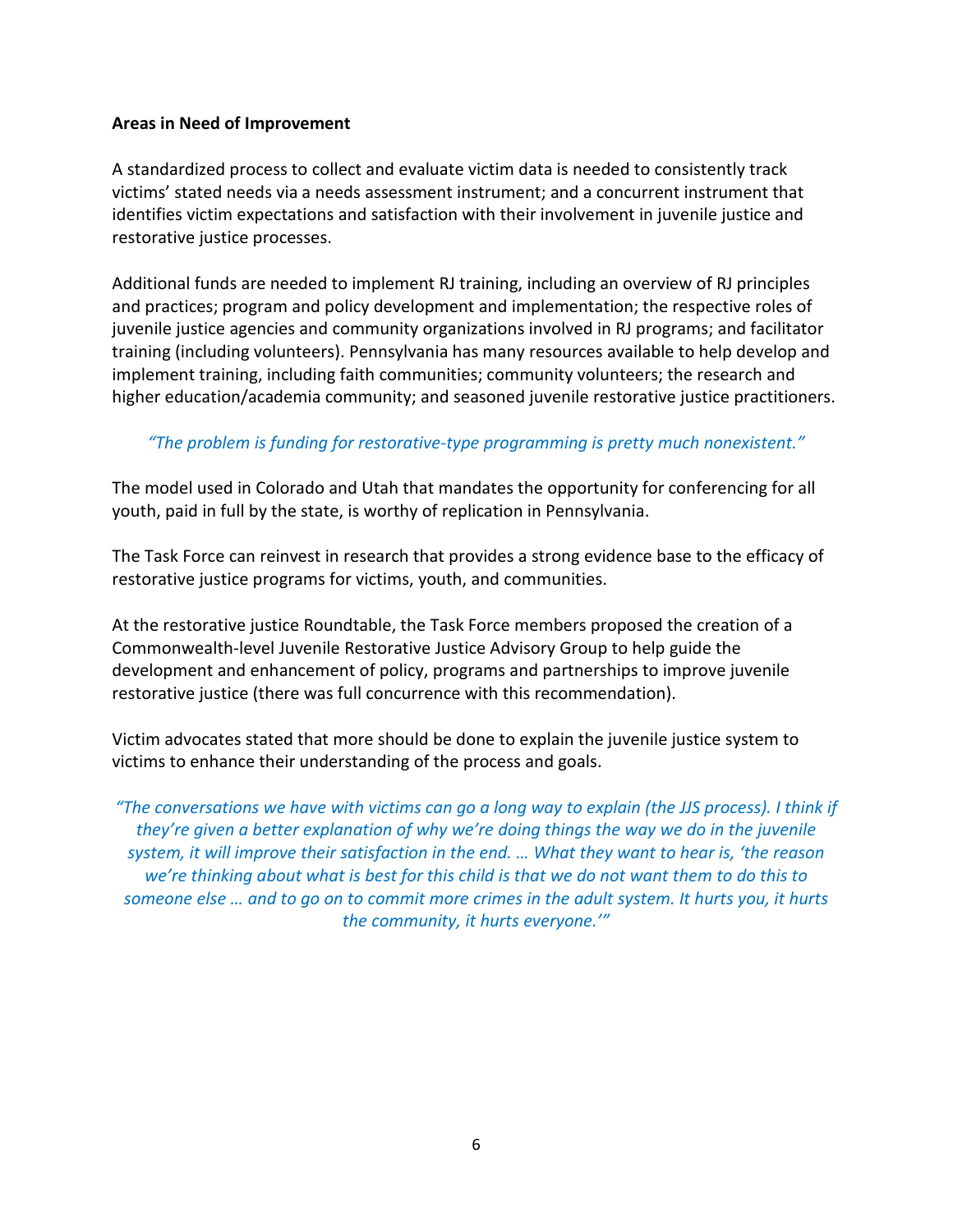#### **Additional Notable Quotes:**

- **On the need for supports in the community:** *"If somebody had intervened with me at a young age when I was struggling with my father, at home, that would have changed my life. … Nobody came to me when I was struggling."*
- **On the need to expand access to mediation and other diversion programs:** *"It shouldn't just be a kid who has no priors. In some ways, these programs work better for young people who have already had a prior… in some ways, they're the ones who need programming even more if they've had that experience in the system and been through the system."*
- **On the need for consistent funding to incentive restorative justice "upstream:"** *"The pre-justice system involvement doesn't have a funding structure. So right now, juvenile probation is the funding structure for conventional restorative programs and victimoffender program like ours. So, there's really no incentive to work upstream except passion, really, and that's sort of what you see."*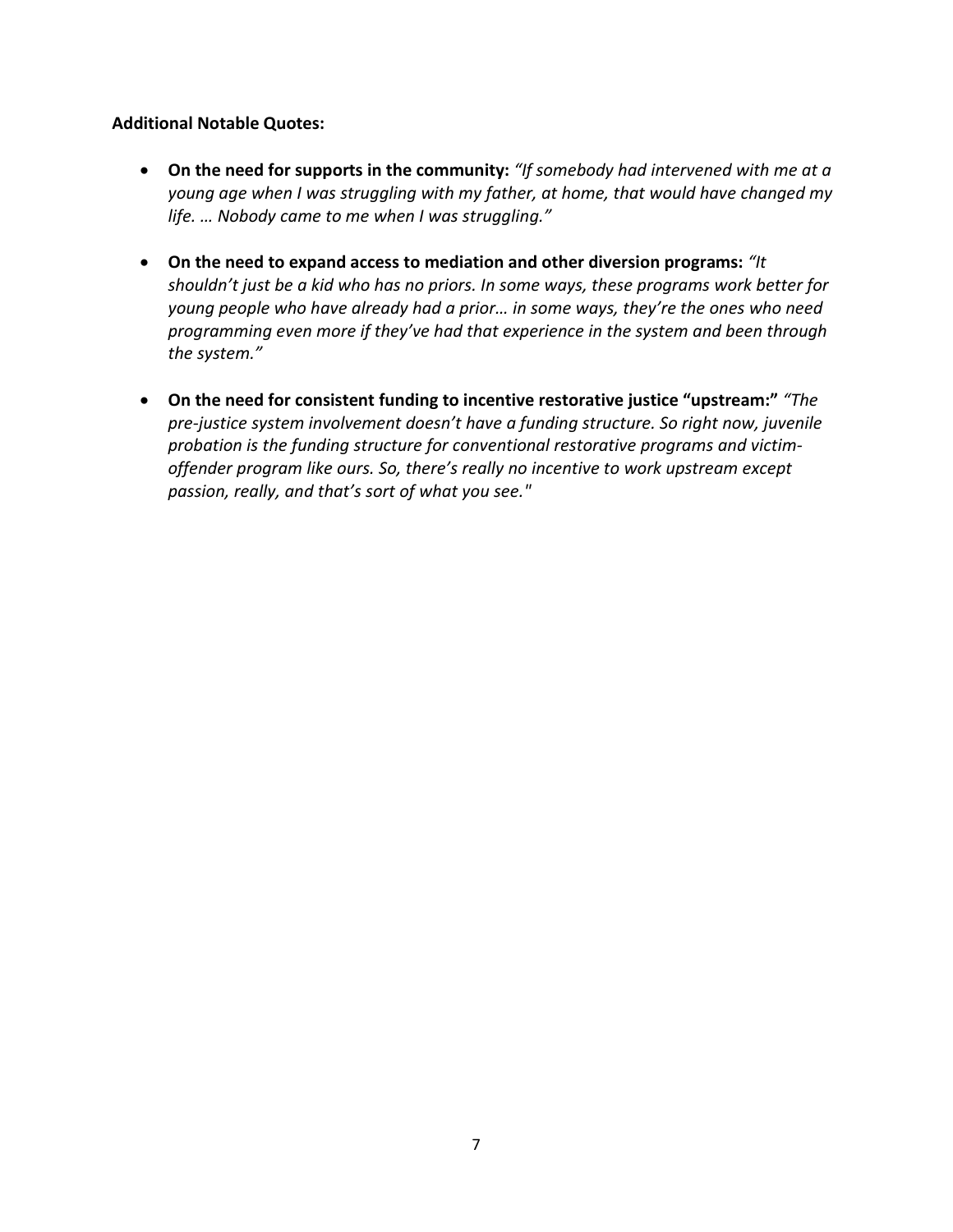#### **Appendix A**

# **Roundtable Participants (42 total)**

## **PA Council of Chief Juvenile Probation Officers, Victim Services Subcommittee Twelve Participants** *August 25, 2020*

| <b>Rick Steele</b> | <b>Task Force Member</b>                                        |
|--------------------|-----------------------------------------------------------------|
| Katie McGrath      | Subcommittee Chair & Chief, Franklin County Juvenile Probation  |
| Mary Beth Collins  | Victim Services Liaison, Allegheny County Juvenile Probation    |
| Janelle Dunkerley  | Juvenile Probation Officer, Crawford County                     |
| Cathy Eichelberger | Office of the Victim Advocate                                   |
| Chris Fitz         | Executive Director, Community Engagement, Advoz                 |
| Eva Frederick      | Lehigh County Juvenile Probation                                |
| Angie Mackley      | Supervisor, Franklin County Juvenile Probation                  |
| Abby Runk          | York County Juvenile Probation, Victim Advocate                 |
| Sean Sprankle      | Training Probation Officer, Allegheny County Juvenile Probation |
| Teresa Wilcox      | Chief, McKean County Juvenile Probation                         |
| Angela Work        | JCJC.                                                           |

## **Victim Service Providers/VOJO Advocates Eleven Participants** *August 27, 2020*

| <b>Task Force Member</b>                           |
|----------------------------------------------------|
| Retired, JCJC and Consultant                       |
| <b>PCCD</b>                                        |
| Delaware County Juvenile Probation, Victim/Witness |
| <b>Bucks County Juvenile Probation</b>             |
| Northumberland Juvenile Probation                  |
| <b>York County Victim/Witness</b>                  |
|                                                    |
| <b>Adams County Victim/Witness</b>                 |
| Lehigh County Crime Victims Council                |
| Lancaster County Victim/Witness                    |
|                                                    |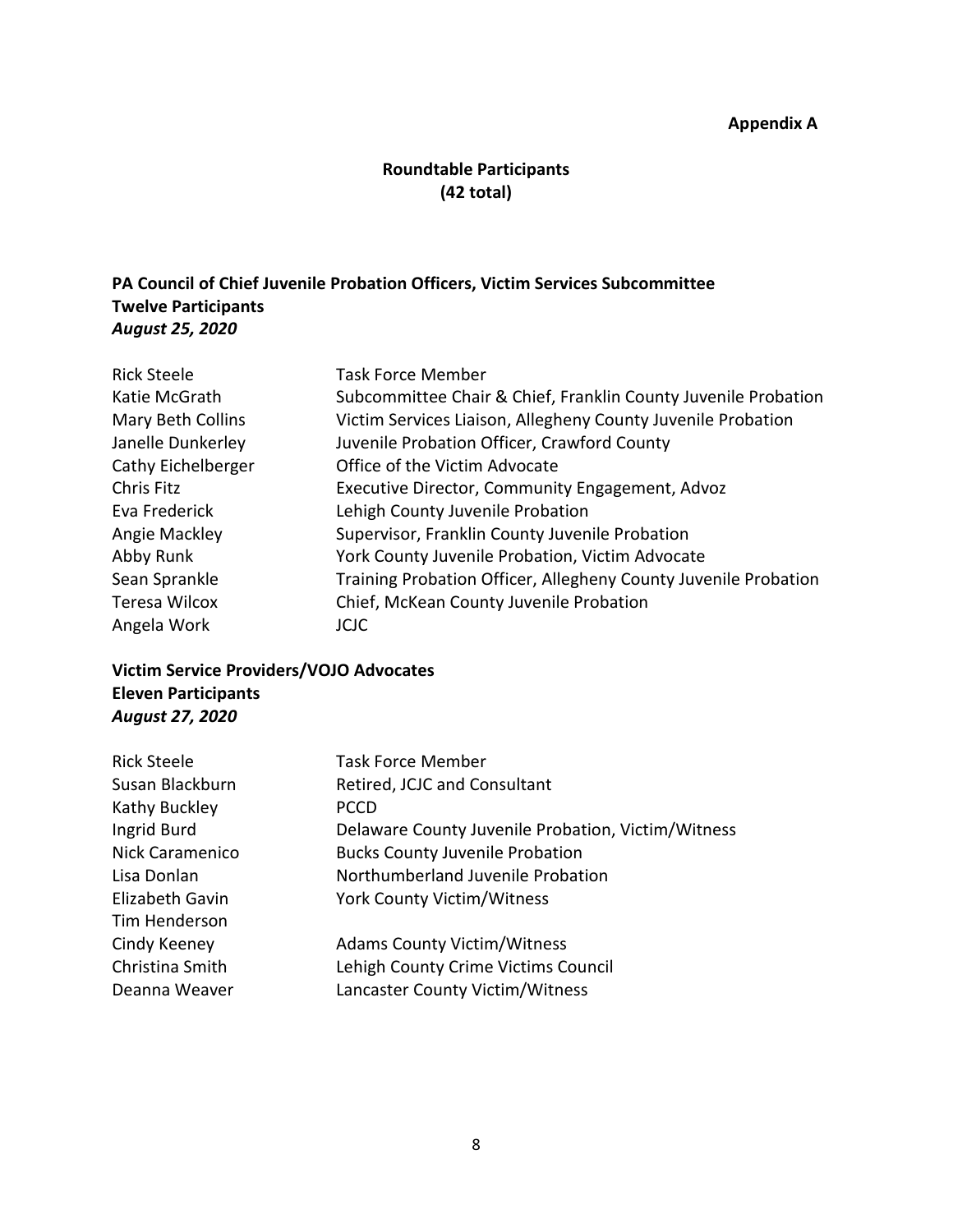# **Restorative Justice Practitioners Nineteen Participants** *September 3, 2020*

| <b>Andrew Barnes</b> | <b>Task Force Member</b>                                 |
|----------------------|----------------------------------------------------------|
| <b>Rick Steele</b>   | Task Force Member                                        |
| Dr. Craig Adamson    | President, Community Service Foundation, Buxmont Academy |
| Susan Blackburn      | Retired, JCJC and Consultant                             |
| Kathy Buckley        | <b>PCCD</b>                                              |
| Don Crouthamel       | JustCommunity                                            |
| Jody Dodd            | PA District Attorney, Restorative Justice Facilitator    |
| Cathy Eichelberger   | Office of the Victim Advocate                            |
| Patrice El-Wagaa     | Pittsburgh Center for Victims                            |
| <b>Chris Fitz</b>    | Advos                                                    |
| Joshua Glenn         | Youth Arts Self Empowerment Project                      |
| Don Haldeman         | Director, Circle Trainers, Swarthmore                    |
| Angela Keen          | Domestic Violence Program, Lancaster                     |
| Hyuntae Kim          | Collective Climb                                         |
| Chantay Love         | Every Murder Is Real Healing Center                      |
| Krista Rittenhouse   | Advos                                                    |
| Jennifer Storm       | Victim Advocate, Commonwealth of Pennsylvania            |
| Robert Tomassini     | <b>JCJC</b>                                              |
| Mckayla Warwick      | <b>Collective Climb</b>                                  |
|                      |                                                          |